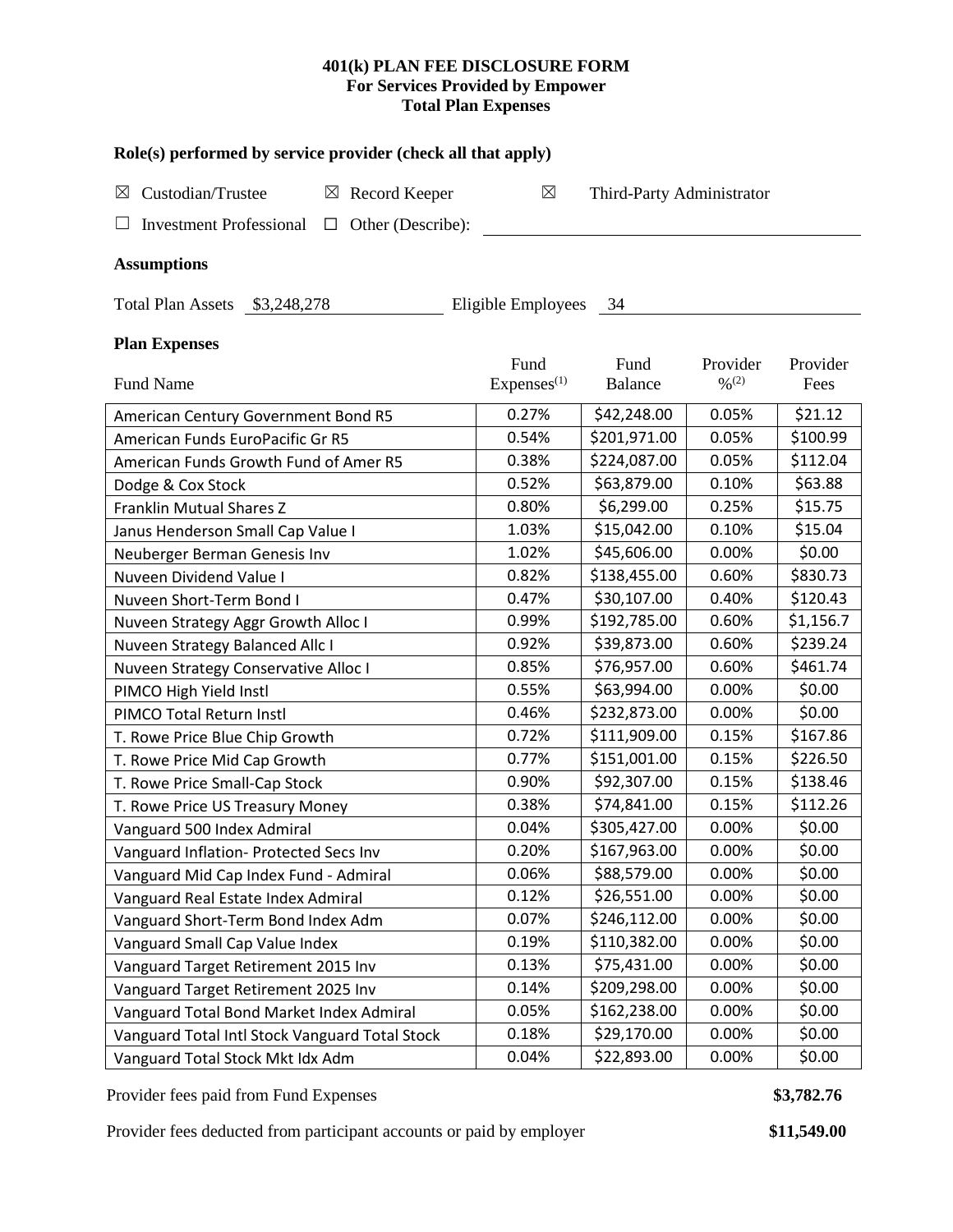# Total ("all-in") plan expenses **\$24,780.06**

(1) Fund Expenses include the fund's expense ratio plus any "wrap" fee charged by the provider. The expense ratio is determined through an annual calculation, where a fund's operating expenses are divided by the average dollar value of its assets under management. Fund Expenses lower investor returns.

(2) Provider % includes revenue sharing paid to the provider by the investment fund or wrap fees added by the provider. These expenses lower investor returns.